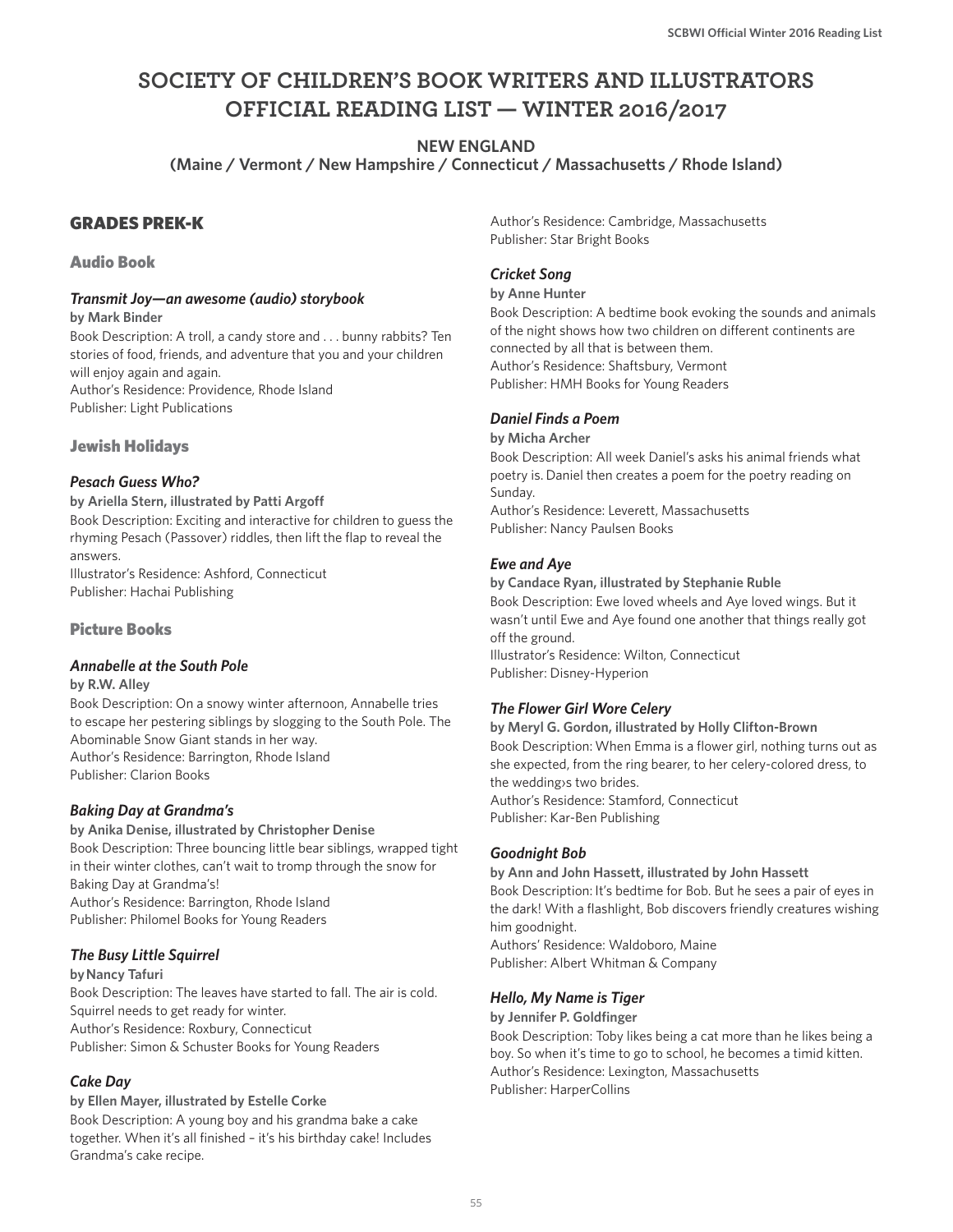## *I Saw a Friend*

**by Katrina Streza, illustrated by Michele Katz** Book Description: When a little girl explores the wonders of her backyard, she meets several potential friends, but will anyone stick around to play? Illustrator's Residence: Griswold, Connecticut Publisher: Xist Publishing

## *If You Were a Parrot*

**by Katherine Rawson, illustrated by Sherry Rogers** Book Description: Imagine what your life would be like if you were a pet parrot.

Author's Residence: Wilder, Vermont Publisher: Sylvan Dell Publishing

## *Leonard's Beard*

#### **by Nancy Cote**

Book Description: A story about discovering what is important in life. With rhyming text and illustrations of all of the silly things that wind up in Leonard's beard.

Author's Residence: Somerset, Massachusetts Publisher: Sky Pony Press

### *The Little Esrog*

**by Rochelle Kochin, illustrated by Janice Hechter** Book Description: An 1895 Jewish holiday story. Illustrator's Residence: Farmington, Connecticut Publisher: Merkos L'Inyonei Chinuch

## *Megan Owlet*

#### **by Beth Anne Maresca**

Book Description: Every day Megan Owlet cheers her brothers on in their activities. One morning she wakes up and realizes its time for her to find something of *her* own to do! Author's Residence: Tewksbury, Massachusetts Publisher: Sky Pony Press

### *Zoo Ah-Choooo*

#### **by Peter Mandel, illustrated by Elwood Smith**

Book Description: "Lively watercolor...illustrations join with the humorous text to tell the tale of animal sneezes with panache." – *School Library Journal* Author's Residence: Providence, Rhode Island Publisher: Holiday House

### Poetry

### *One Minute till Bedtime*

**by Kenn Nesbitt, anthologist, Matt Forrest Esenwine, contributor, illustrated by Christopher Niemann**

Book Description: It's time for bed and your little one wants one more moment with you...so fill it with a one-minute poem! Contributor's Residence: Warner, New Hampshire Publisher: Little, Brown Books for Young Readers

## GRADES 1-2

### Biography

### *Anne Frank's Chestnut Tree*

**by Jane Kohuth, illustrated by Elizabeth Sayles** Book Description: An introduction to Anne Frank's life and work, with an emphasis on the comfort and hope she found in nature, even while trapped in hiding. Author's Residence: Holliston, Massachusetts Publisher: Random House Books for Young Readers

## Chapter Book

## *Duck & Company Christmas*

#### **by Kathy Caple**

Book Description: A record snow storm on Christmas Eve leaves the whole neighborhood stranded at Duck & Company bookstore where they have an unplanned but very Merry Christmas. Author's Residence: Cambridge, Massachusetts Publisher: Holiday House

### *The Infamous Ratsos*

#### **by Kara LaReau, illustrated by Matt Myers**

Book Description: The first in a series of chapter books about Louie and Ralphie Ratso, two brothers who hope to show the world how tough they are.

Author's Residence: Residence: Providence, Rhode Island Publisher: Candlewick Press

### Early Reader

### *Dorothy & Toto: Little Dog Lost*

**by Debbi Michiko Florence, illustrated by Monika Roe** Book Description: When Toto goes missing, Dorothy gathers her friends to help find her furry friend. One of four books in this early reader series.

Author's Residence: Mystic, Connecticut Publisher: Picture Window Books

## Graphic Novel

### *Fuzzy Baseball*

#### **by John Steven Gurney author and illustrator**

Book Description: The Fernwood Valley Fuzzies face their dreaded rivals, the Rocky Ridge Red Claws. Packed with action, lots of heart, and loaded with baseball humor. Author's Residence: Brattleboro, Vermont Publisher: Papercutz

### Nonfiction Picture Book

### *Bone by Bone: Comparing Animal Skeletons*

**by Sara Levine, illustrated by T.S. Spookytooth** Book Description: This picture book will keep you guessing as you read about how human skeletons are like—and unlike—those of other animals.

Author's Residence: Cambridge, Massachusetts Publisher: Lerner Publishing Group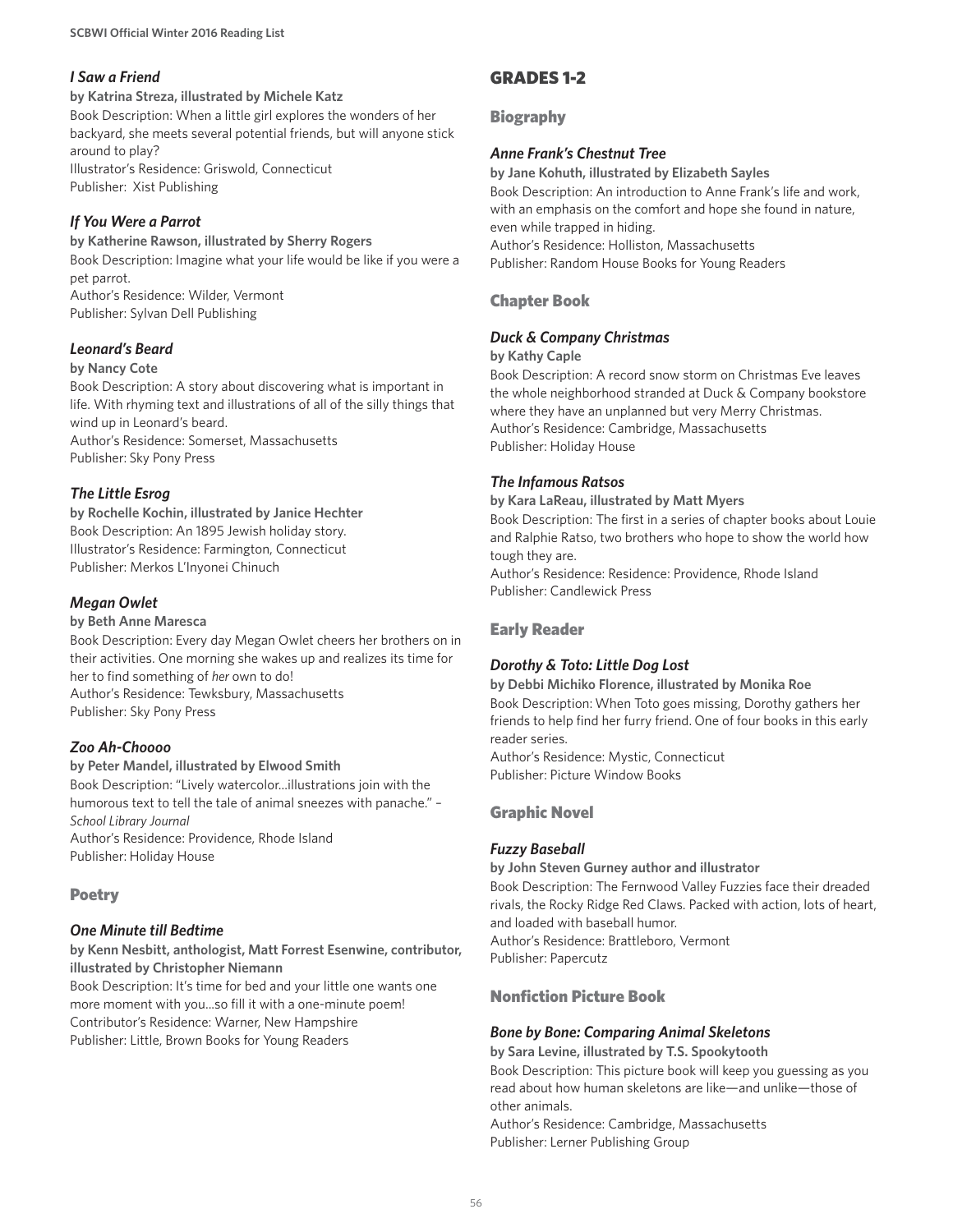#### *Helen Keller's Best Friend Belle*

**by Holly M. Barry, illustrated by Jennifer Thermes**

Book Description: Highlights Helen Keller's life long love of dogs, especially her Irish setter, Belle. Includes the alphabet illustrated in Braille and in sign language.

Author's Residence: Barrington, Rhode Island Publisher: Albert Whitman & Company

### *Under the Snow*

#### **by Melissa Stewart, illustrated by Candace Bergum**

Book Description: How do animals survive in the heart of winter? Lyrical language and lush watercolors introduce readers to a hidden world under the snow.

Author's Residence: Acton, Massachusetts Publisher: Peachtree Publishers

### *Wild About Bears*

#### **by Jeannie Brett**

Book Description: Discover shared traits and behaviors as well as unique characteristics and diverse habitats of the eight bear species around the world. Author's Residence: York Harbor, Maine

Publisher: Charlesbridge

### Picture Book

#### *Baby Bear's Not Hibernating*

**by Lynn Plourde, illustrated by Teri Weidner**

Book Description: Baby Black Bear doesn't want to hibernate. Luckily his friends Moose, Hare, and Owl are there to help him through the first snowy days.

Illustrator's Residence: Portsmouth, New Hampshire Publisher: Down East Books

### *Before I Sleep: I Say Thank You*

**by Carol Gordon Ekster, illustrated by Mary Rojas** Book Description: This sweet, comforting, and simple bedtime story, with bright and playful illustrations, encourages children to develop their own practice of gratitude. Author's Residence: Andover, Massachusetts Publisher: Pauline Books and Media

### *The Big Adventures of Mr. Smal*

#### **by JoAnn Adinolfi**

Book Description: When adventure-loving hamster, Mr. Small, leaves his cozy cage and meets Big Dusty, he faces the biggest adventure of all – fighting the Dust Sucker 3000. Author's Residence: Portsmouth, New Hampshire Publisher: Creston Books

### *Dear Dragon*

#### **by Josh Funk, illustrated by Rodolfo Montalvo**

Book Description: George and Blaise are pen pals. There's just one thing the two don't know. George is human and Blaise is a Dragon. Author's Residence: Concord, Massachusetts Publisher: Orchard Books

### *Double Happiness*

**by Nancy Tupper Ling, illustrated by Alina Chau** Book Description: Gracie and Jake are sad to move away from home until Nai Nai gives them a challenge—fill their boxes with treasures along the way.

Author's Residence: Walpole, Massachusetts Publisher: Chronicle Books

### *The Dreidel That Wouldn't Spin: A Toyshop Tale of Hanukkah*

**by Martha Seif Simpson, illustrated by Durga Yael Bernhard** Book Description: In this gentle parable, a shopkeeper witnesses a small miracle in his toy store and remembers the true meaning of Hanukkah.

Author's Residence: Connecticut Publisher: Wisdom Tales

## *I Forgive You: Love We Can Hear, Ask for and Give*

**by Nicole Lataif, Illustrated by Katy Betz**

Book Description: this book brings forgiveness to life, using vivid analogies that offer concrete and clear actions for kids to take. Author's Residence: Boston, Massachusetts Publisher: Pauline Books and Media

#### *Little Elliot, Big Fun*

#### **by Mike Curato**

Book Description: In this third installment, Little Elliot and Mouse head to Coney Island for some fun, but end up conquering some big fears.

Author's Residence: Northampton, Massachusetts Publisher: Henry Holt Books for Young Readers

#### *Princess Rosie's Rainbows*

**by Bette Killion, illustrated by Kim Jacobs**

Book Description: Only rainbows made Princess Rosie happy, until she learned that true happiness doesn't come from outside, but from deep within us.

Illustrator's Residence: Brooks, Maine Publisher: Wisdom Tales Press

### *Ralph Flies the Coop*

**by Jaimie Scanlon, illustrated by Ellen Tumavicus** Book Description: A cocky rooster named Ralph travels the world learning to "cock-a-doodle-doo" in different languages, and returns to the farm a more mindful global citizen. Author's Residence: Brattleboro, Vermont Publisher: Green Writers Press

#### *Real Sisters Pretend*

**by Megan Dowd Lambert, illustrated by Nicole Tadgell** Book Description: This warm, engaging story unfolds entirely through the conversation of two adopted sisters and was inspired by the author's own daughters. Author's Residence: Amherst, Massachusetts Publisher: Tilbury House

#### *Seaside Dream*

**by Janet Costa Bates, illustrated by Lambert Davis** Book Description: Family, food, and presents fill the house for Grandma's birthday celebration but Cora feels her Cape Verdean born grandmother is still longing for something else. Author's Residence: Canton, Massachusetts Publisher: Lee & Low Books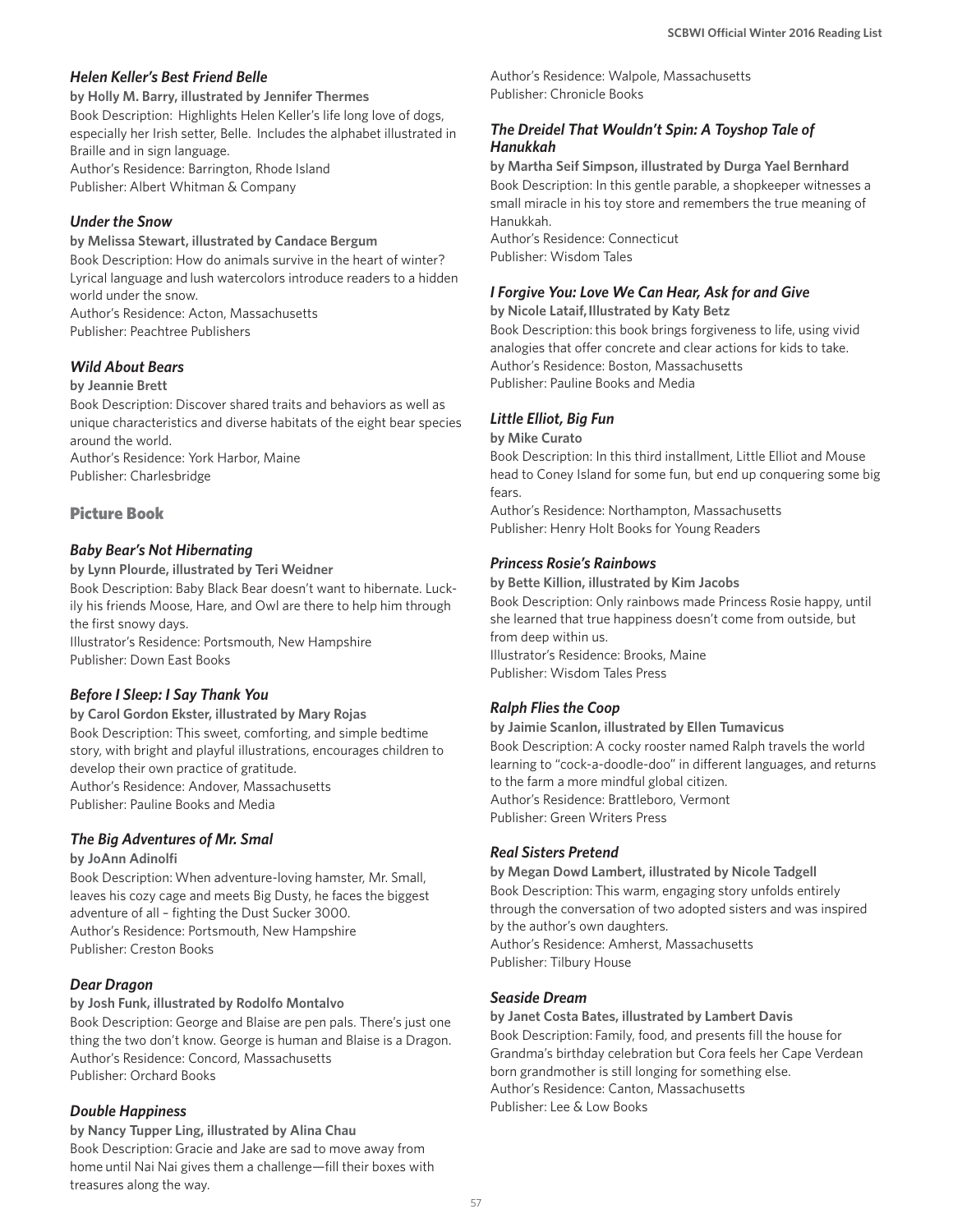## *Shy*

#### **by Deborah Freedman**

Book Description: Shy is so shy that he's afraid to leave the gutter of his book. Can Shy overcome his fears and venture out onto the page?

Author's Residence: Hamden, Connecticut Publisher: Viking Books for Young Readers

### *Snappsy the Alligator (Did Not Ask to Be in This Book!)*

**by Julie Falatko, illustrated by Tim Miller** Book Description: A narrator interrupts Snappsy's ordinary day, insisting he's looking for innocent creatures to devour and is obsessed with food that starts with the letter P. Author's Residence: South Portland, Maine Publisher: Viking Books for Young Readers

#### *Stones for Grandpa*

#### **by Renee Londner, illustrated by Martha Aviles**

Book Description: A boy and his family gather for the unveiling of his grandpa's gravestone. They share stories that will keep memories of his grandpa alive.

Author's Residence: Prospect, Connecticut Publisher: Kar-Ben Publishing

#### *Swimming with Sharks: The Daring Discoveries of Eugenie Clark*

**by Heather Lang, illustrated by Jordi Solano** Book Description: Most people thought sharks were vicious, bloodthirsty killers. Not Eugenie Clark! Join the pioneer shark scientist on her quest to uncover the truth about sharks. Author's Residence: Lexington, Massachusetts Publisher: Albert Whitman & Company

### *Toby*

#### **by Hazel Mitchell**

Book Description:A heartwarming story about the growing bond between a child and a new pet—inspired by the author's experience with a rescue dog of the same name. Author's Residence: Detroit, Maine Publisher: Candlewick Press

### *Too Much Glue*

#### **by Jason Lefebvre, illustrated by Zac Retz**

Book Description: Matty loves glue so much that during class he pours a sticky lake, belly-flops into the middle and the fun begins! Author's Residence: Holyoke, Massachusetts Publisher: Flashlight Press

### *What's Up with this Chicken?*

**by Jane Sutton, illustrated by Peter J. Welling** Book Description: One of Grandma's backyard chickens refuses to let Sylvia collect her eggs. When Sylvia learns why, she comes up with an "egg-cellent" solution. (Includes chicken facts.) Author's Residence: Lexington, Massachusetts Publisher: Pelican Publishing

### *Willard the Dragon: Sneez-Fire*

**by Suzanne Cordatos, illustrated by Luisa Gioffre-Suzuki** Book Description: Willard loves playing in the snow with friends. When his fiery sneezes melt the fun will he be able to make everything all better?

Author's Residence: Colchester, Connecticut Publisher: 4RV Publishing

### *Yoon and the Christmas Mitten*

**by Helen Recorvits, illustrated by Gabi Swiatkowska** Book Description: A determined Yoon realizes she must use her own "Shining Wisdom" to persuade her parents they can indeed be a Christmas family. Author's Residence: Glocester, Rhode Island

Publisher: Farrar, Straus and Giroux Books for Young Readers

## *Zero, Zilch, Nada: Counting to None*

**by Wendy Ulmer, illustrated by Laura Knorr**

Book Description: Harry's math skills are challenged when he tries to count 100 balloons. What is the best way to count to 100 if you are easily confused?

Author's Residence: Arrowisic, Maine Publisher: Sleeping Bear Press

## GRADES 3-5

#### **Adventure**

## *Mutt's Promise*

#### **by Julie Salamon**

Book Description: Two puppies are taken from their farm to a terrible puppy mill. The story is about their escape, their brave journey, and their survival.

Author's Residence: Mont Vernon, New Hampshire Publisher: Dial Books for Young Readers

### Biography

### *Fascinating: The Life of Leonard Nimoy*

**by Richard Michelson, illustrated by Edel Rodriguez** Book Description: A moving biography of the late Leonard Nimoy, whose story exemplifies the American experience and the power of pursuing your dreams. Author's Residence: Northampton, Massachusetts Publisher: Knopf Books for Young Readers

### Contemporary Fiction

#### *The Last Boy at St. Edith's*

**by Lee Gjertsen Malone**

Book Description: A seventh grade prankster is determined to escape the all-girls academy where he's the only boy—by getting expelled—in this "spectacular debut" (*Kirkus Reviews*). Author's Residence: Cambridge, Massachusetts Publisher: Aladdin

### Fairy Tale

## *The Golden Key*

#### **by George MacDonald, illustrated by Ruth Sanderson** Book Description: George MacDonald's beloved Victorian fairytale is now a short illustrated novel, brought to life by forty-seven sumptuous illustrations in scratchboard by Ruth Sanderson. Illustrator's Residence: Easthampton, Massachusetts Publisher: Eerdmans Books for Young Readers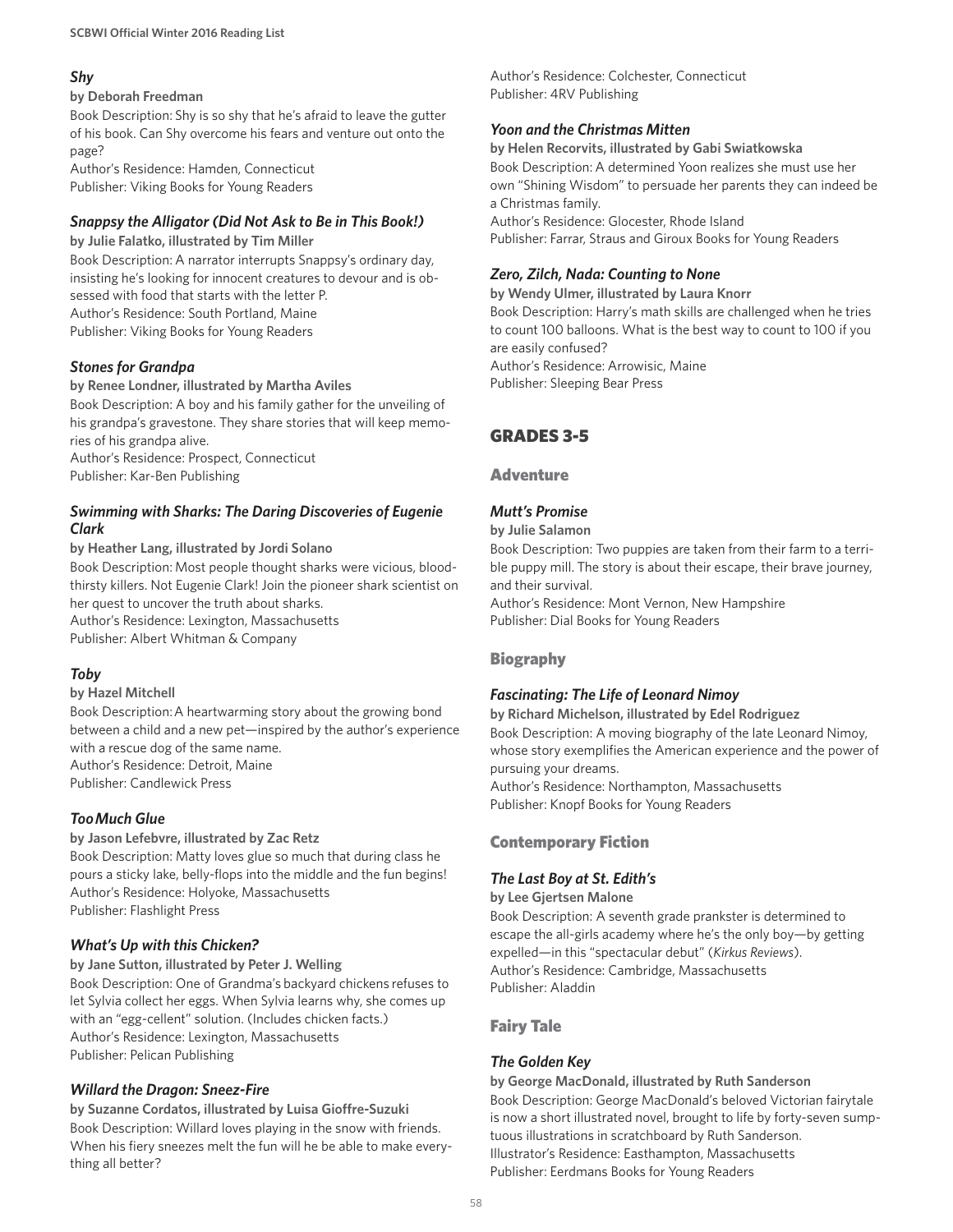#### Fantasy

#### *The Marvelous Magic of Miss Mabel*

#### **by Natasha Lowe**

Book Description: Mabel Ratcliff doesn't find it easy sticking to the rules at witch school. She wants to experiment with magic, which is not allowed in 1898!

Author's Residence: Deerfield, Massachusetts Publisher: Paula Wiseman Books

### *Motley Education (Book I: The URD Saga)*

#### **by S.A. Larsen**

Book Description: A misfit medium brings a dead spirit world new life and her judgmental middle school to its knees all by using a stick.

Author's Residence: Winslow, Maine Publisher: Leap Books

### Historical Fiction

#### *Danger at the Breaker*

**by Catherine A. Welch, illustrated by Andrea Shine** Book Description: A compelling 1880s story (in easy reader format) of eight-year-old Andrew's first day as a coal-mine breaker boy. Praised by School Library Journal and Booklist. Author's Residence: Southbury, Connecticut Publisher: Carolrhoda Books

#### *Scar*

#### **by J. Albert Mann**

Book Description: A disabled boy joins the Continental Army and ends up fighting in one of the bloodiest battles of the American Revolution.

Author's Residence: Boston, Massachusetts Publisher: Calkins Creek

### Illustrated Novel

#### *Kate the Great: Winner Takes All*

#### **by Suzy Becker**

Book Description: The second in a "promising series," friendship troubles, school projects, and a sisterly secret lead eleven-year-old Kate to define "winner" on her own terms. Author's Residence: Bolton, Massachusetts Publisher: Crown Books for Young Readers

#### **Mystery**

#### *The Disappearance of Amanda Wrenn*

**by Joyce A. Stengel**

Book Description: After Maine teenager Lou discovers the diary of a missing girl, she finds herself facing danger in a page-turning thriller.

Author's Residence: Connecticut Publisher: Pelican Publishing

#### *The Sleepover*

#### **by Jen Malone**

Book Description: Kid-friendly spoof of "The Hangover." Four tweens must piece together zany and zanier clues to find their missing friend before parent pick-up time!

Author's Residence: Melrose, Massachusetts Publisher: Aladdin

### *The World Series Curse*

**by David A. Kelly, illustrated by Mark Meyers** Book Description: A Ballpark Mysteries special edition set at the World Series between the Chicago Cubs and the Boston Red Sox! Who's causing the Cubs trouble? Author's Residence: Newton, Massachusetts Publisher: Random House Books for Young Readers

## Narrative Nonfiction

### *The Secret of the Village Fool*

**by Rebecca Upjohn** Book Description: The true story of an unlikely hero who saved a family and two orphaned young women in Poland during the Holocaust. Includes photographs. Author's Residence: New Hampshire Publisher: Second Story Press

### Nonfiction

## *Fashion Rebels: Style Icons Who Changed the World Through Fashion*

#### **by Carlyn Cerniglia Beccia**

Book Description: Featuring twenty-five of history's most influential fashion icons. With hairstyle tips, DIY projects, style inspiration boards, and timelines on fashion history. Author's Residence: Lynnfield, Massachusetts Publisher: Aladdin Books

### Nonfiction Picture Book

#### *B is for Berkshires*

**by Joan Duris, photographs by Gillian Jones** Book Description: Multi-layered text explores the Berkshires of Western Massachusetts. Discover fun facts about the rich culture, history, and science of the area. Author's Residence: Hubbardston, Massachusetts Publisher: Islandport Press

#### *Will's Words: How William Shakespeare Changed the Way You Talk*

**by Jane Sutcliffe, illustrated by John Shelley** Book Description: Uses the Bard's own familiar words and sayings, such as "dead as a doornail," to tell the story of the old Globe Theatre. Breathtakingly illustrated. Author's Residence: Tolland, Connecticut Publisher: Charlesbridge

### Paper Craft

#### *Fantastic Press-Out Flying Birds*

#### **by Richard Merrill**

Book Description: A press-out book of easy-to-fold realistic flying birds of North America. These birds really fly! Illustrated in their native habitats, with information about each bird. Author's Residence: Brooksville, Maine Publisher: Dover Publications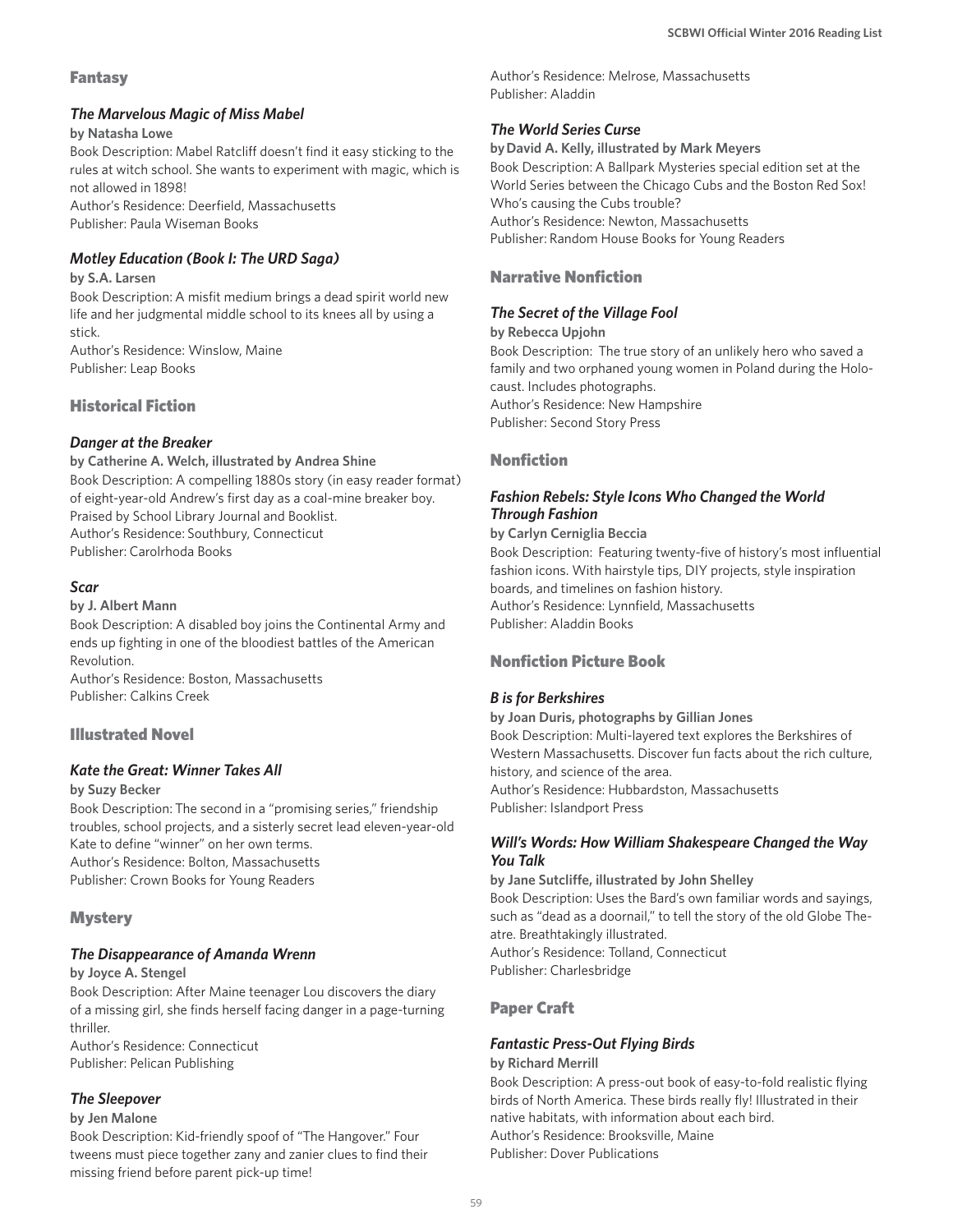## Picture Book

## *I Used To Be A Fish*

#### **by Tom Sullivan**

Book Description: Inspired by a pet fish, an imaginative boy tells a whimsical version of his own life story, which mirrors the process of human evolution.

Author's Residence: Boston, Massachusetts Publisher: Balzer + Bray

## Realistic Fiction

### *Also Known as Harper*

#### **by Ann Haywood Leal**

Book Description: When eleven-year-old Harper loses her home, she struggles to keep her family together with a whole lot of hope and the power of words. Author's Residence: Waterford, Connecticut

Publisher: Square Fish

## *Call Me Amy*

#### **by Marcia Strykowski**

Book Description: Amy finds her voice while nurturing a wounded seal pup on the Maine coast during 1973. A Bank Street Best Children's Book.

Author's Residence: Bradford, Massachusetts Publisher: Luminis Books

## *Once Upon a Cruise*

#### **by Anna Staniszewski**

Book Description: Ainsley's summer job on a fairy tale cruise is supposed to be fun, but when the ship's maiden voyage goes off course, it's up to Ainsley to steer it toward happily ever after. Author's Residence: Easton, Massachusetts Publisher: Scholastic

### Science Poetry

### *Random Body Parts: Gross Anatomy Riddle in Verse*

**by Leslie Bulion, illustrated by Mike Lowery**

Book Description: Take a free-form, humorous poetic romp through the workings of the human body, solving riddles as you go with a little help from Shakespeare.

Author's Residence: Durham, Connecticut Publisher: Peachtree Publishers

## GRADES 6-8

### **Adventure**

### *Keepers of the Labyrinth*

#### **by Erin E. Moulton**

Book Description: When Lilith Bennett arrives in Crete looking for answers surrounding her mother's apparent suicide, she has no idea she'll soon be fighting for her own life in an adventure of mythological proportions.

Author's Residence: Windham, New Hampshire Publisher: Philomel Books

## Contemporary Fiction

### *Finding Perfect*

#### **by Elly Swartz**

Book Description: A story about friendship, family, slam poetry, and OCD. In this debut novel, one girl learns there's no such thing as perfect.

Author's Residence: Brookline, Massachusetts Publisher: Farrar, Straus, Giroux Books for Young Readers

## *The Island of Beyond*

#### **by Elizabeth Atkinson**

Book Description: This extraordinary coming-of-age novel will keep readers turning the pages as Martin Hart conquers his fears, forges extraordinary friendships, and surprises everyone — including himself.

Author's Residence: Newburyport, Massachusetts Publisher: Carolrhoda Books

## Fantasy

### *Lark Rising*

#### **by Sandra Waugh**

Book Description: A shy clairvoyant seeks her destiny with the help of a gnome, a white horse, and a young man who is fated to kill her. Author's Residence: Litchfield, Connecticut Publisher: Random House Books for Young Readers

#### *Ravenous*

#### **by MarcyKate Connolly, illustrated by Skottie Young** Book Description: A retelling of Hansel & Gretel featuring an epic quest and a heroine who will stop at nothing to save the one she loves most.

Author's Residence: North Billerica, Massachusetts Publisher: HarperCollins Children's Books

## *Texting the Underworld*

#### **by Ellen Booraem**

Book Description: Timid Conor finds himself taking a young banshee to school with him, then flies with her to the Underworld to save a relative from death. Author's Residence: Brooklin, Maine Publisher: Dial Books for Young Readers

## Historical Fiction

### *Feathers & Trumpets, A Story of Hildegard of Bingen*

#### **by Joyce Ray**

Book Description: Hildegard, a dynamic 12th century female mystic and abbess, builds a new monastery, fights to keep her daughter nun, and defies an archbishop's command. Author's Residence: Dunbarton, New Hampshire Publisher: Apprentice Shop Books

### *Skating with the Statue of Liberty*

#### **by Susan Lynn Meyer**

Book Description: Gustave arrives in America in 1942, a Jewish refugee from Nazi-occupied France, and adjusts to a new life, helped by a friendship with African-American September Rose. Author's Residence: Sherborn, Massachusetts Publisher: Delacorte Books for Young Readers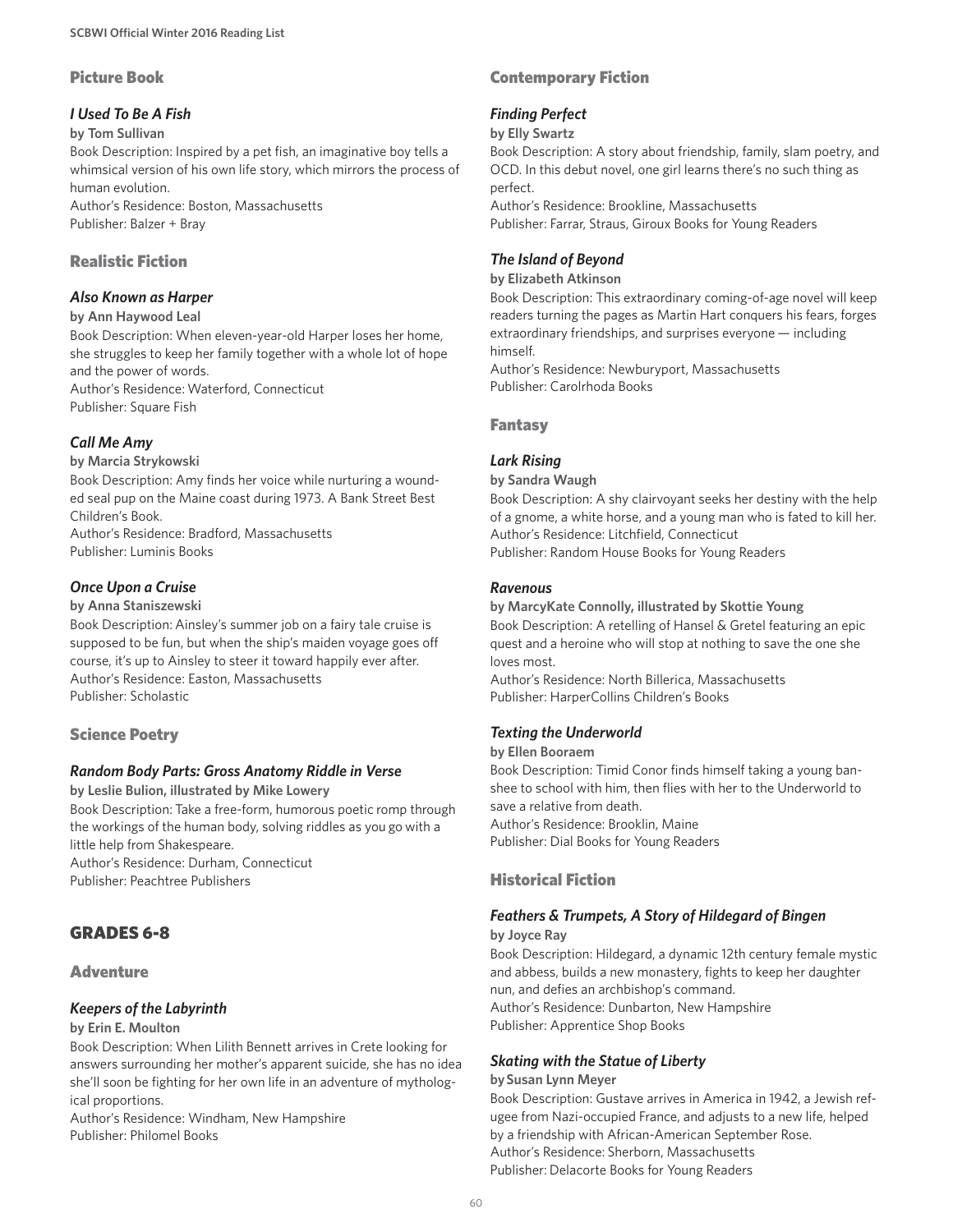### *The Whispering Rod*

#### **by Nancy Kelley**

Book Description: Quaker preacher Mary Dyer is about to be executed for defying the Puritan elders. Can Hannah Pryor find the courage to stand up against injustice? Author's Residence: Massachusetts Publisher: White Mane Publishing

#### Humorous Fiction

#### *The Mechanical Mind of John Coggin*

**by Elinor Teele, illustrated by Ben Whitehouse** Book Description: Roald Dahl meets *The Penderwicks* in a Kirkusstarred adventure about two siblings who run away from home to escape working in the family coffin business. Author's Residence: Gloucester, Massachusetts

Publisher: Walden Pond Press

#### Nonfiction

#### *Surviving Middle School: Navigating the Halls, Riding the Social Roller Coaster, and Unmasking the Real You* **by Luke Reynolds**

Book Description: Through real-life experiences and goofy, zany advice from middle-school teacher Luke Reynolds, you'll learn how to survive middle school without losing who you really are! Author's Residence: Acton, Massachusetts Publisher: Aladdin

#### Novels in Verse

## *Finding Wonders: Three Girls Who Changed Science*

**by Jeannine Atkins**

Book Description: Celebrates discoveries about plants, fossils, and comets of three girls in three different time periods: Maria Sibylla Merian, Mary Anning, and Maria Mitchell. Author's Residence: Whately, Massachusetts Publisher: Atheneum Books for Young Readers

#### *October Mourning: A Song for Matthew Shepard*

#### **by Lesléa Newman**

Book Description: An exploration of gay student Matthew Shepard's murder, told in various voices including the fence to which he was tied, and the stars above him. Author's Residence: Holyoke, Massachusetts Publisher: Candlewick Press

### Realistic Fiction

#### *Another Kind of Hurricane*

#### **by Tamara Ellis Smith**

Book Description: An unforgettable story of lives connecting in magical ways: 10-year-old Zavion loses his house in Katrina and 10-year-old Henry's friend dies on a Vermont mountain. Author's Residence: Richmond, Vermont Publisher: Schwartz & Wade

#### *Still A Work in Progress*

#### **by Jo Knowles**

Book Description**:** In a return to middle-grade fiction, Knowles depicts a younger sibling struggling to maintain his everyday life while coping with his sister's secret struggle. Author's Residence: Hartland, Vermont Publisher: Candlewick Press

## GRADES 9-12

#### Biography

#### *Captain Mac: The Life of Donald Baxter MacMillan, Arctic Explorer.*

#### **by Mary Morton Cowan**

Book Description: The true story of a man who explored the Arctic for nearly 50 years, featuring his daring adventures, sailing expeditions, and scientific contributions. Includes photographs. Author's Residence: Standish, Maine Publisher: Calkins Creek

#### Contemporary Fiction

#### *The Girl Who Fell*

**by S.M. Parker**

Book Description: The story of intoxicating love that turns toxic. SLJ's starred review called it "an invaluable addition to any collection".

Author's Residence: Sagamore Beach, Massachusetts Publisher: Simon Pulse

### *The Weight of Zero*

**by Karen Fortunati** Book Description: Fearing the return of her bipolar depression, Catherine plans to end it all. But a network of support changes her perceptions in this story of hope. Author's Residence: Milford, Connecticut Publisher: Delacorte Books for Young Readers

#### Fantasy

#### *The Book of Forbidden Wisdom*

**by Gillian Murray Kendall** Book Description: In Angel's world, love is redemption. But Angel can only discover this truth through a magical journey to a forbidden book. Author's Residence: Leeds, Massachusetts Publisher: HarperCollins

#### *Draconeum and the Orb of Light*

#### **by Amber Boccetti** Book Description: Dragons, fairies, and the fate of their world in the hands of one seventeen year old girl. Author's Residence: Connecticut Publisher: Black Rose Writing